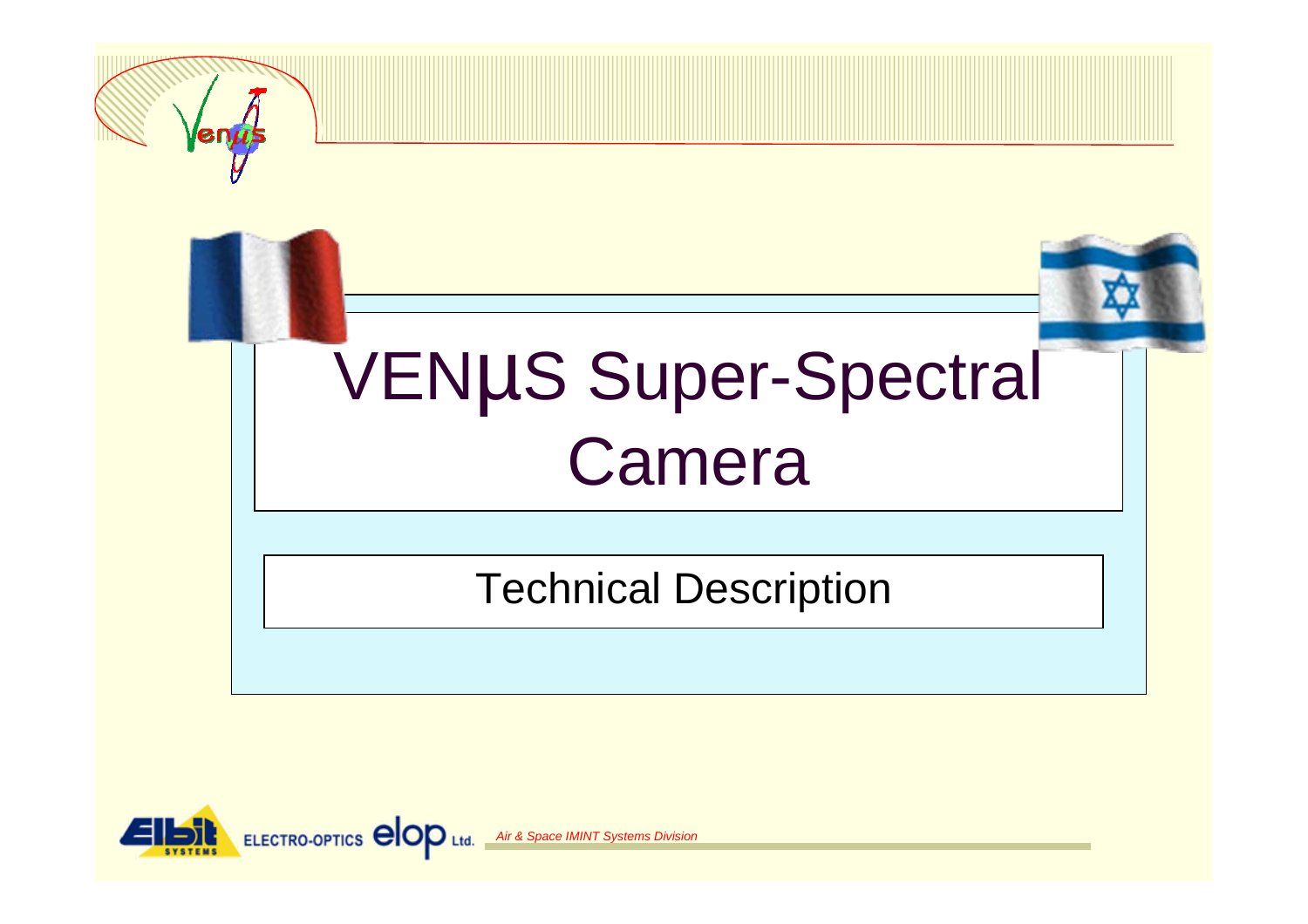#### General Concept of VENµS

- Joint ISA-CNES project for scientific mission to evaluate remote sensing applications
- 12 narrow spectral bands in the VNIR range
- Bands for vegetation and water monitoring
- GSD 5.3 m
- Binning on some bands to achieve high SNR at the expense of resolution
- Swath width 27 km

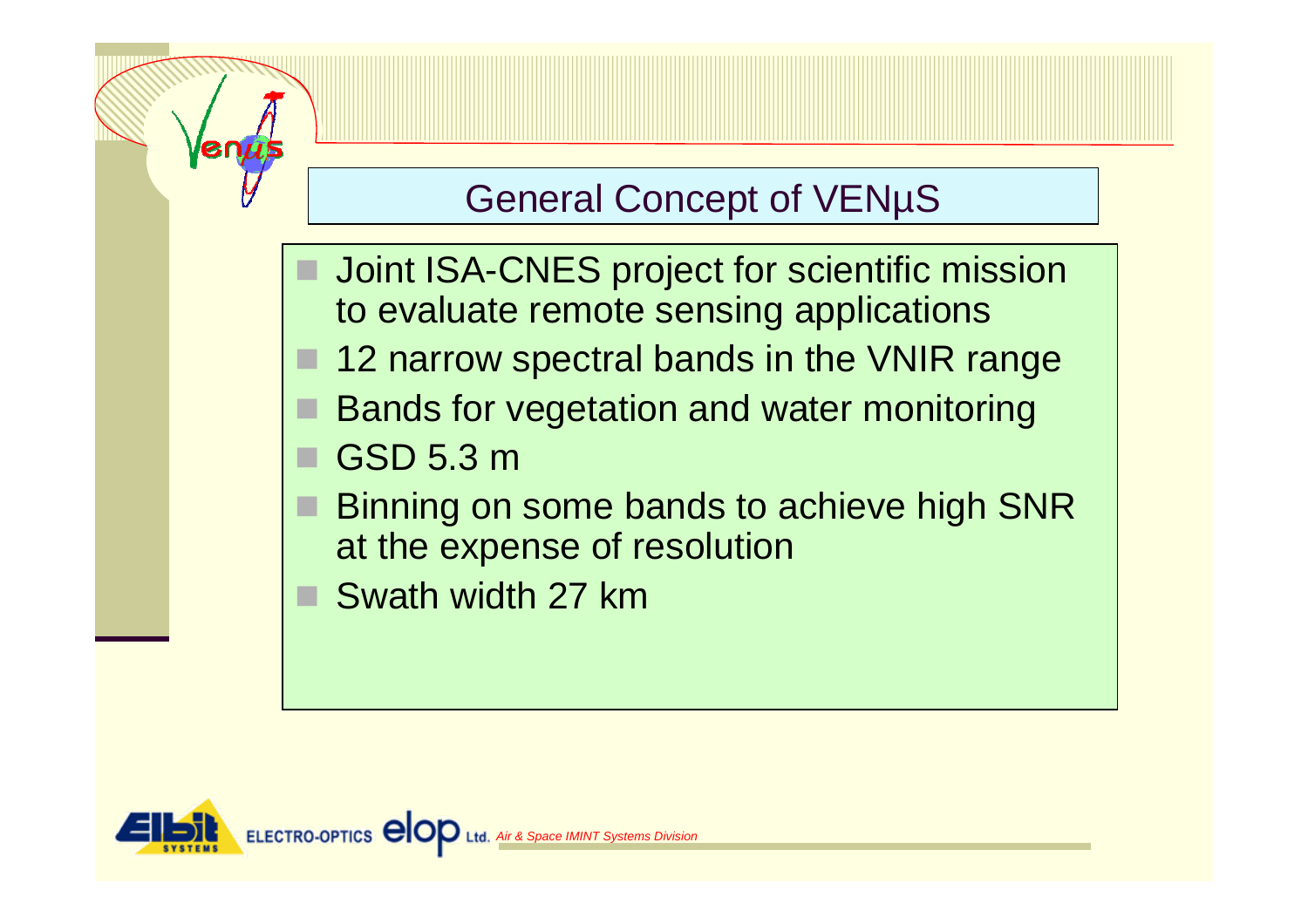# The VENµS Satellite

- The satellite is being developed by Israel Aircraft Industries
- The VENµS Super-Spectral Camera (VSSC) is being developed by El-Op Ltd at its Rehovot, Israel facility.
- The satellite will also carry an experimental ion propulsion system being developed by Rafael, Israel

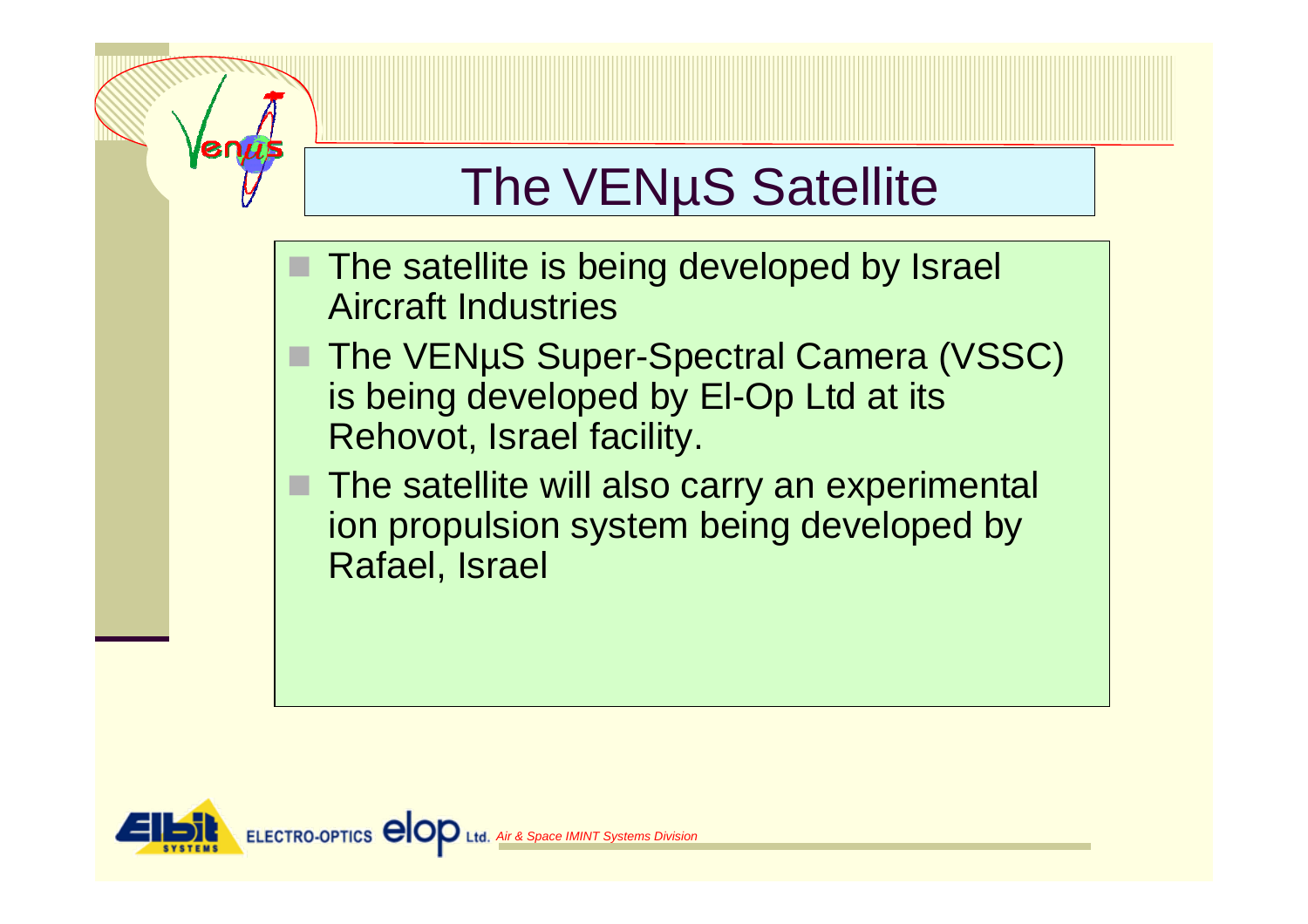# Venµs Spectral Bands

| Band #         | <b>Equivalent Central</b><br>Wavelength [nm] | <b>FWHM</b><br>[nm] |
|----------------|----------------------------------------------|---------------------|
| 1              | 420                                          | 40                  |
| $\overline{2}$ | 443                                          | 40                  |
| 3              | 490                                          | 20                  |
| $\overline{4}$ | 555                                          | 20                  |
| 5              | 638                                          | 24                  |
| 6              | 638                                          | 24                  |
| $\overline{7}$ | 672                                          | 16                  |
| 8              | 702                                          | 16                  |
| 9              | 742                                          | 16                  |
| 10             | 782                                          | 16                  |
| 11             | 865                                          | 20                  |
| 12             | 910                                          | 20                  |



 $\sqrt{$ en $\mu$ s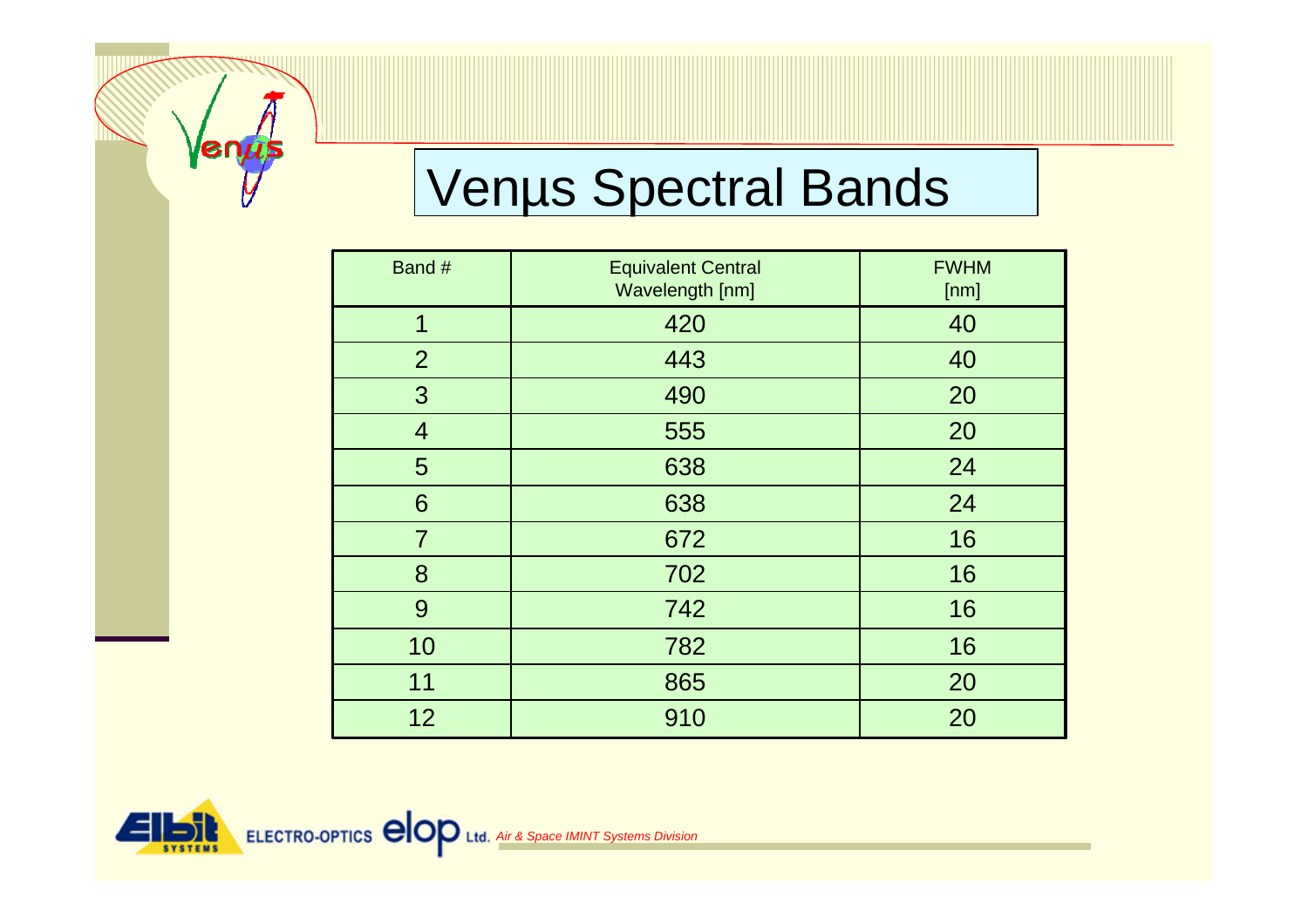#### Camera Principles

#### Camera:

- Reflective Telescope Objective with field correction lenses
- Focal plane with 4 detector units, each with three separate arrays
- Separate narrow-band spectral filters for each array, giving 12 bands in all (11 different bands, two identical for 3-D info)
- Camera electronics for amplification and digitization of signals

Part of satellite:

- On-board memory to store images until they can be downloaded to ground station
- RF Transmitter and antenna

ELECTRO-OPTICS<sup>C</sup> **Air & Space IMINT Systems Di**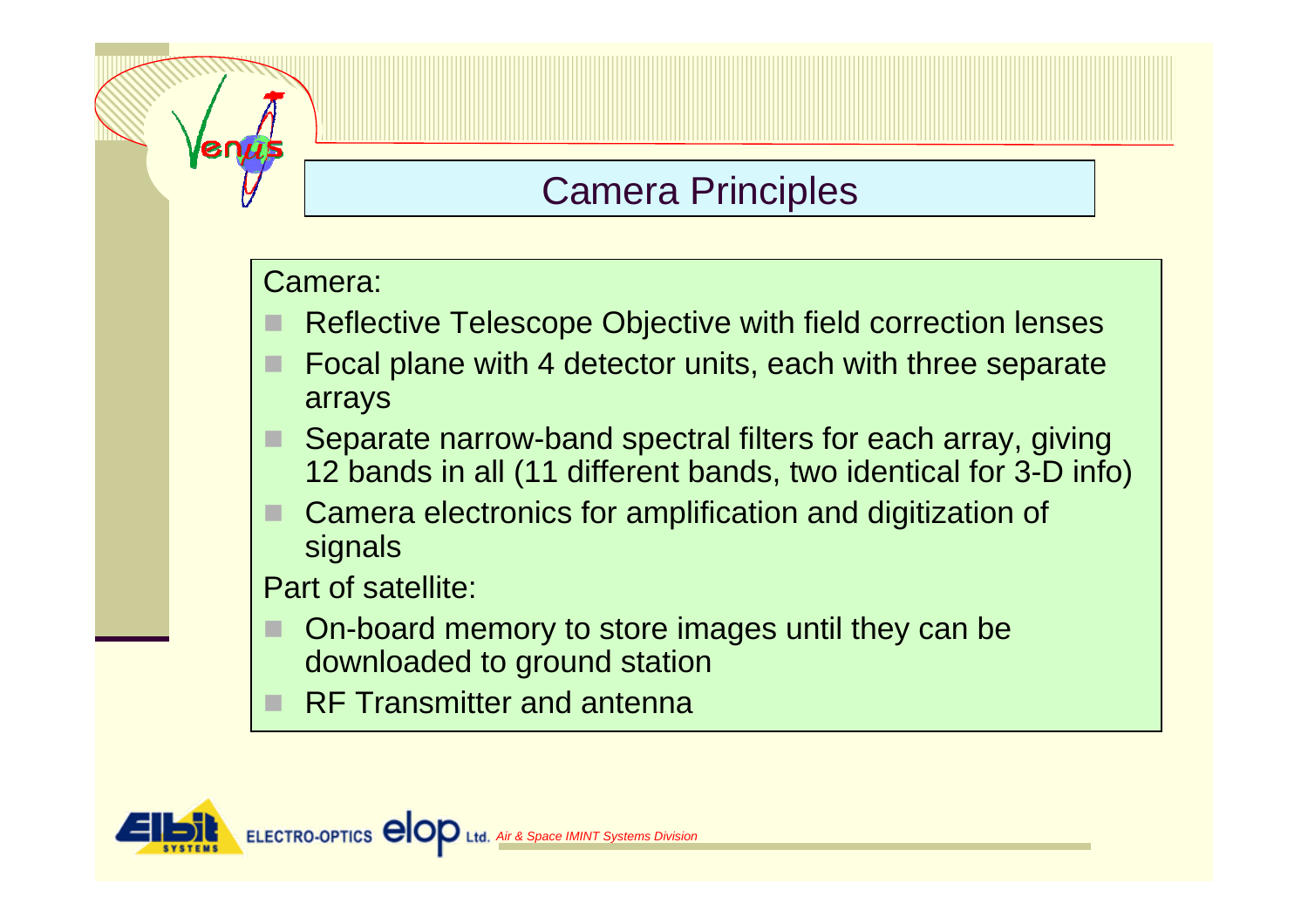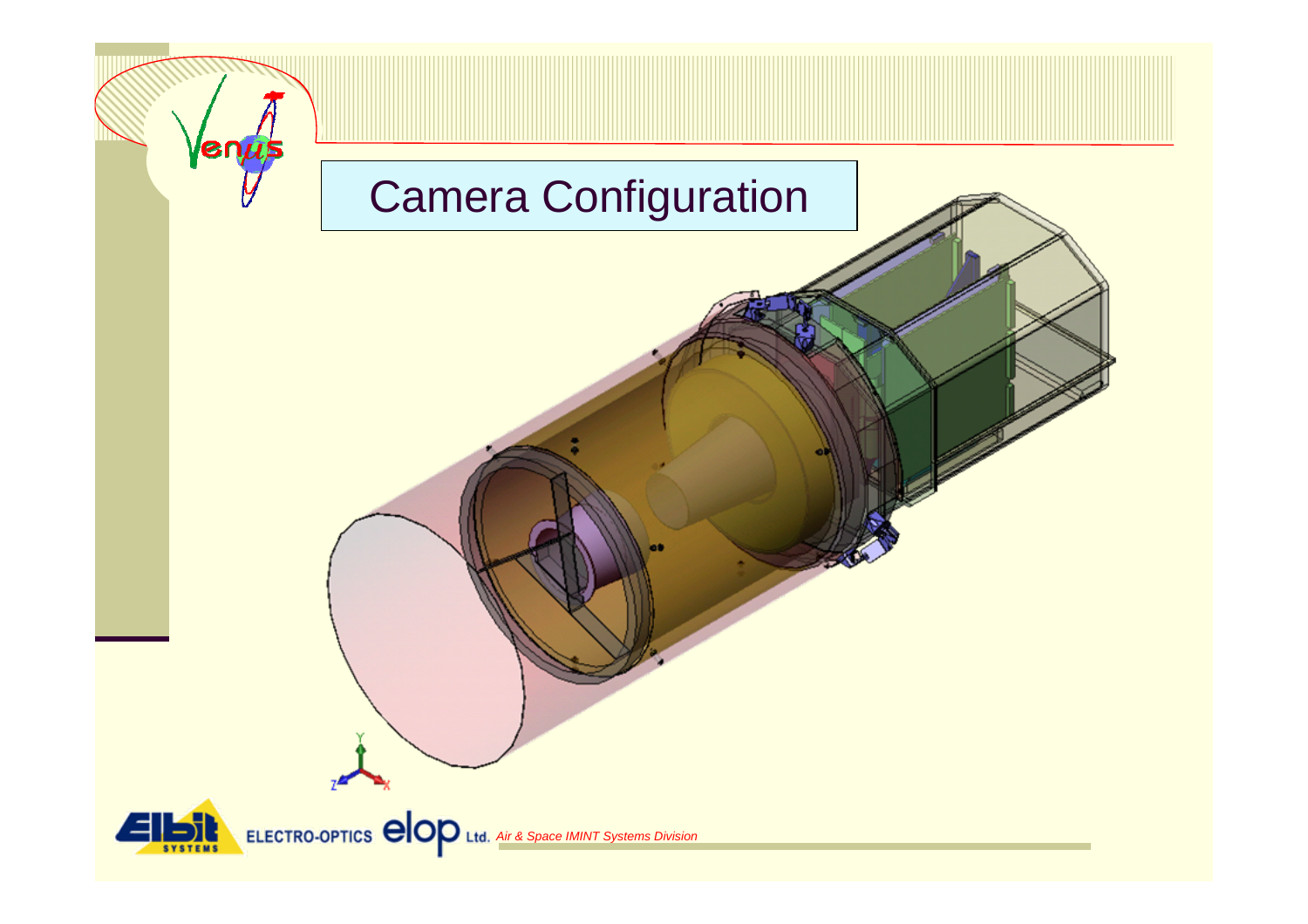### Focal Plane Configuration



**ELECTRO-OPTICS @OD Ltd.** Air & Space IMINT Systems Division  $\Box$ 

Venus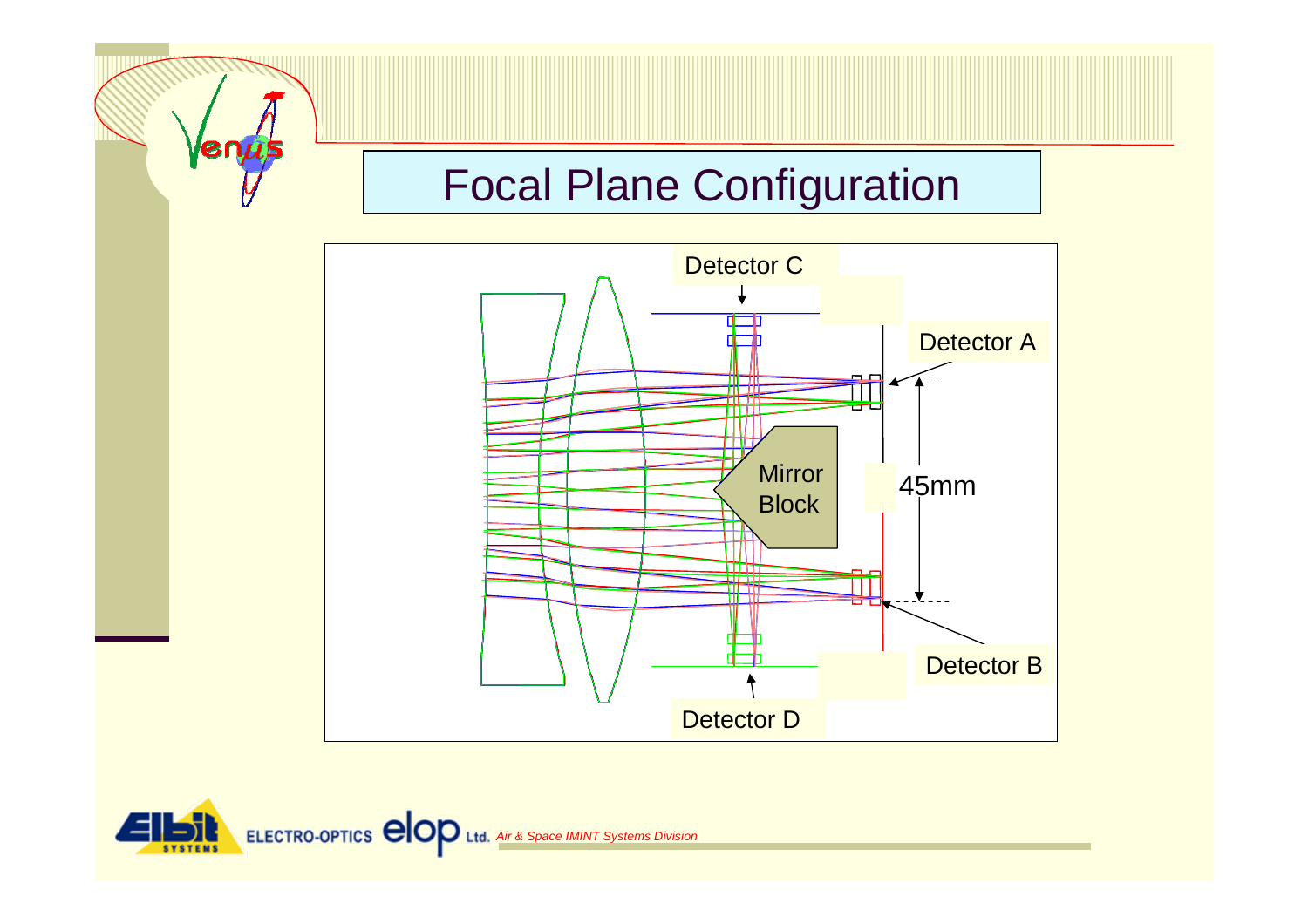### TriT Detector – Schematic Layout



**ELECTRO-OPTICS @OOD** Ltd. Air & Space IMINT Systems Division

enus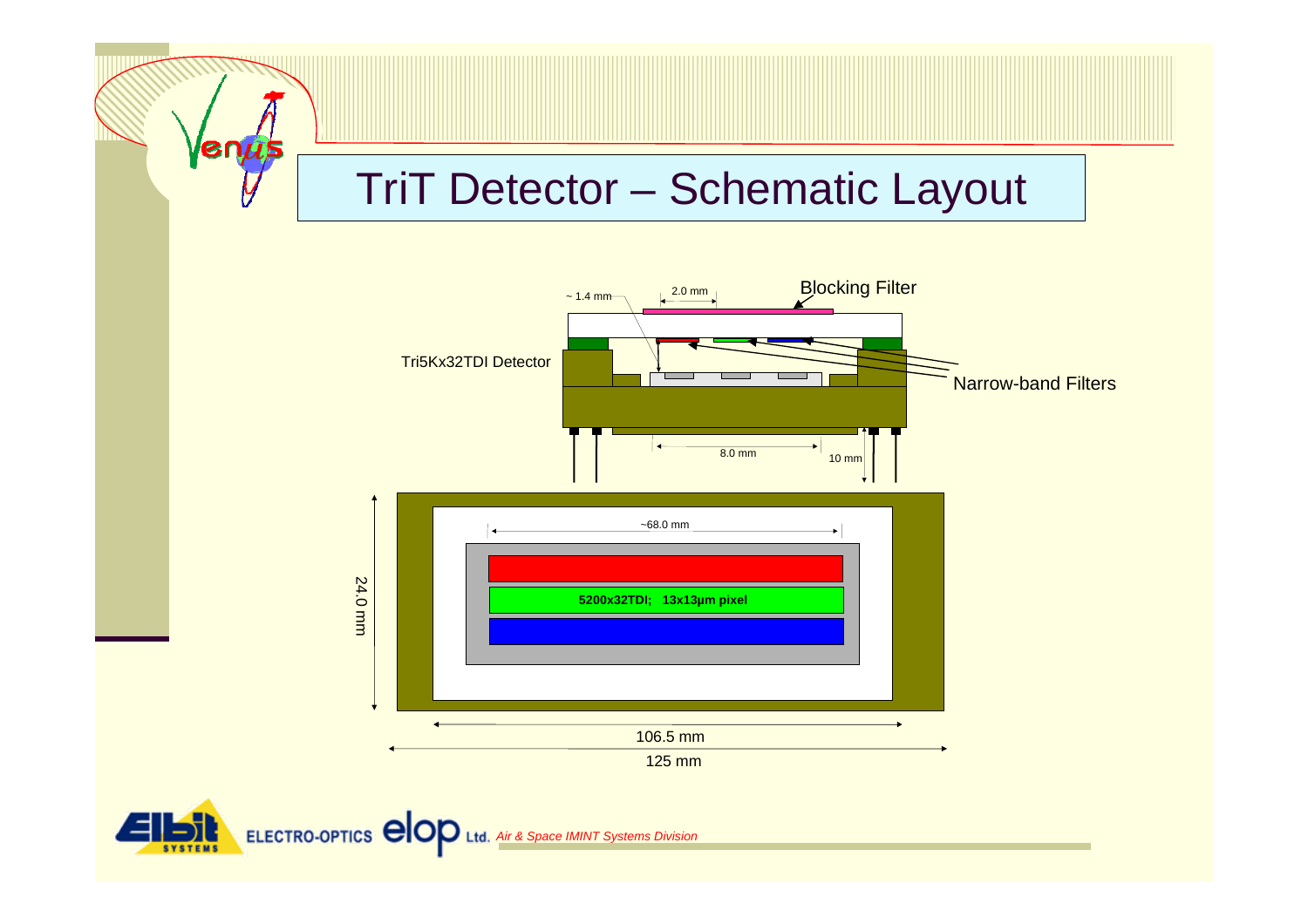#### Narrow Band Filters

- High performance interference filters high transmittance, sharp cut-on and cut-off
- Auxiliary blocking filter to improve out-of-band rejection
- Coated directly on detector window before attachment (3 on each detector unit)

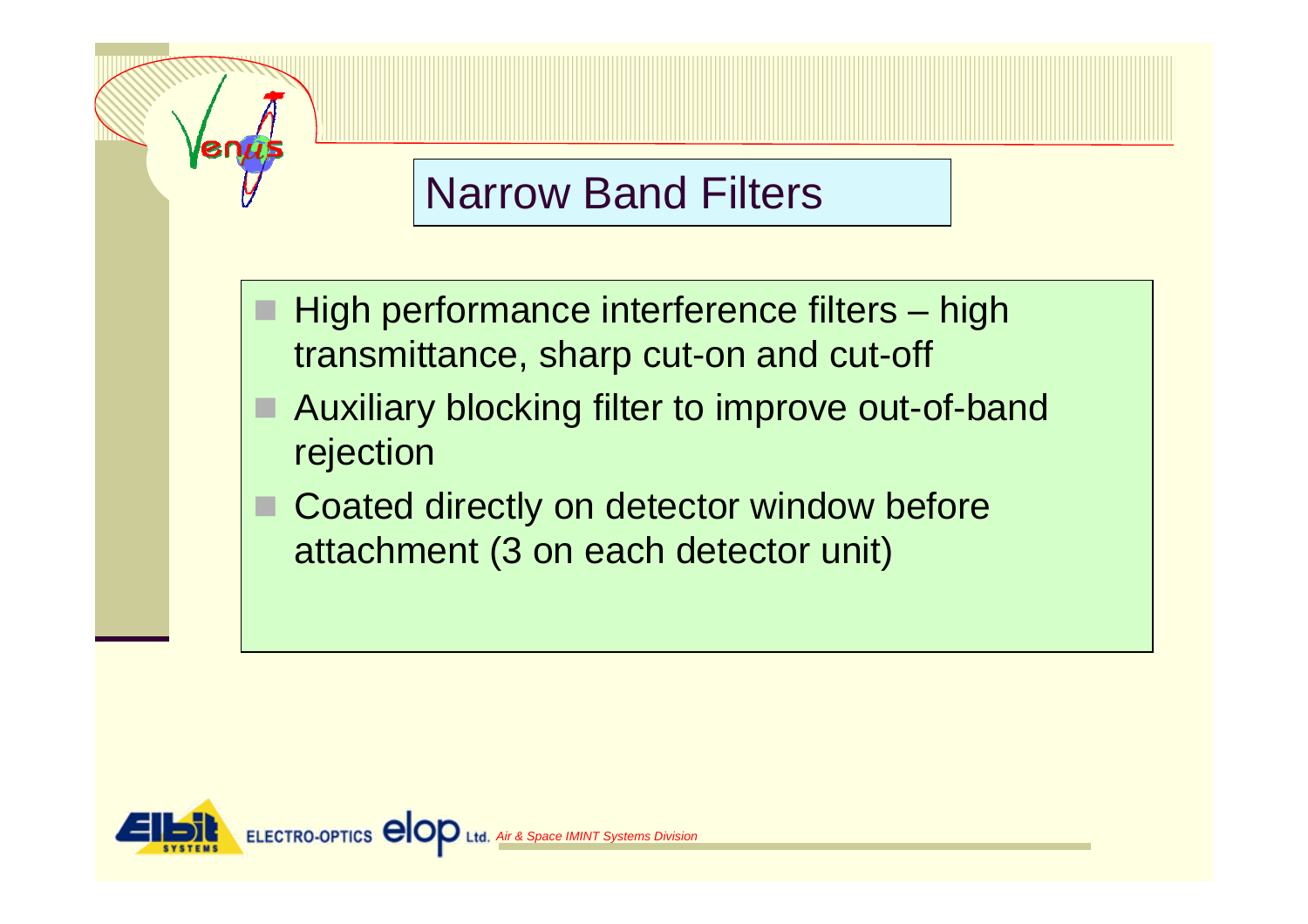## Preliminary Filter Design - example







Venus<br>V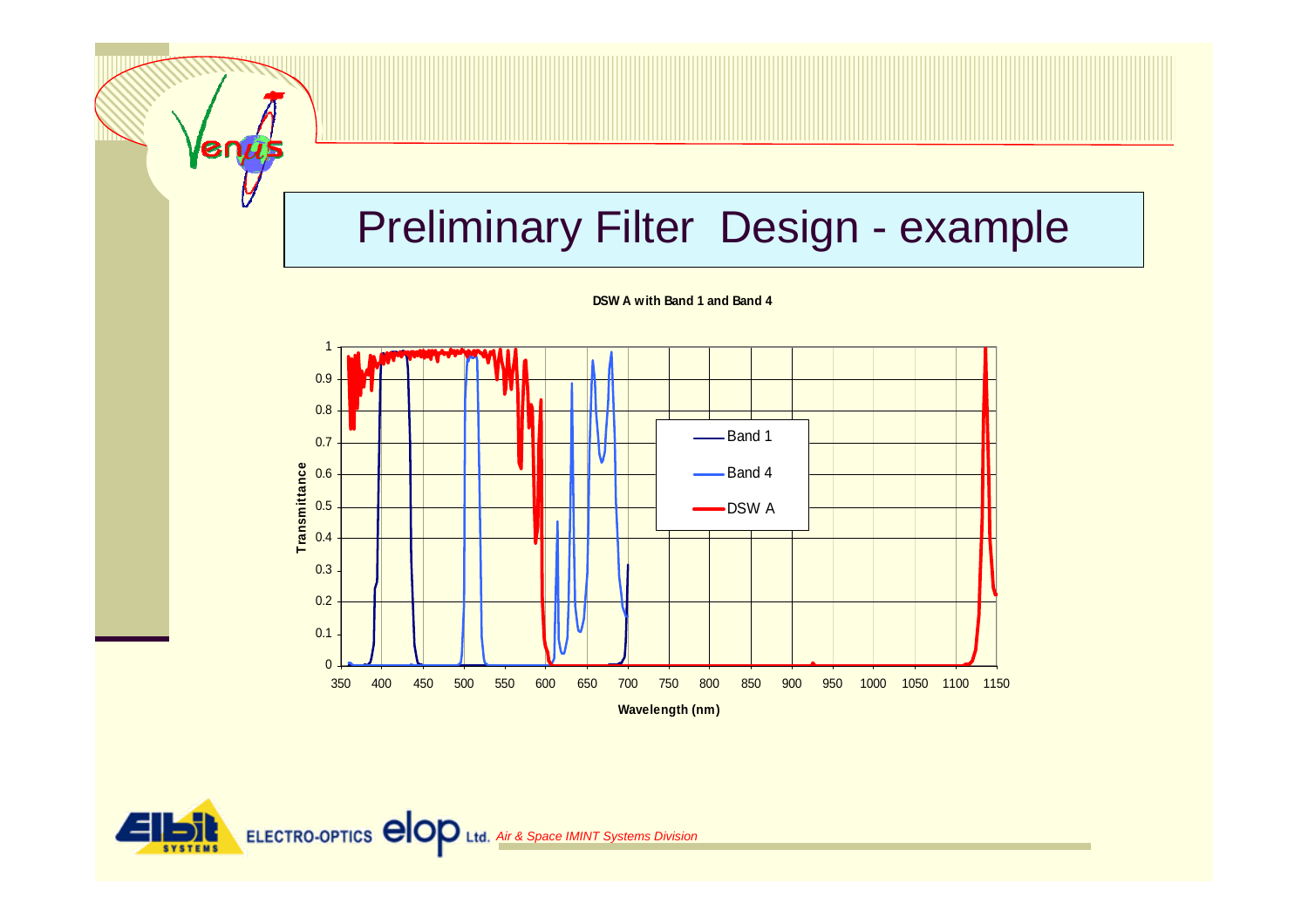### Electronics Concept

- Detector outputs are amplified and digitized (10 bits)
- Camera controller to manage operation of all 12 channels
- Power supply converts satellite power to voltages needed
- Digital data sent to on-board storage for later transmission

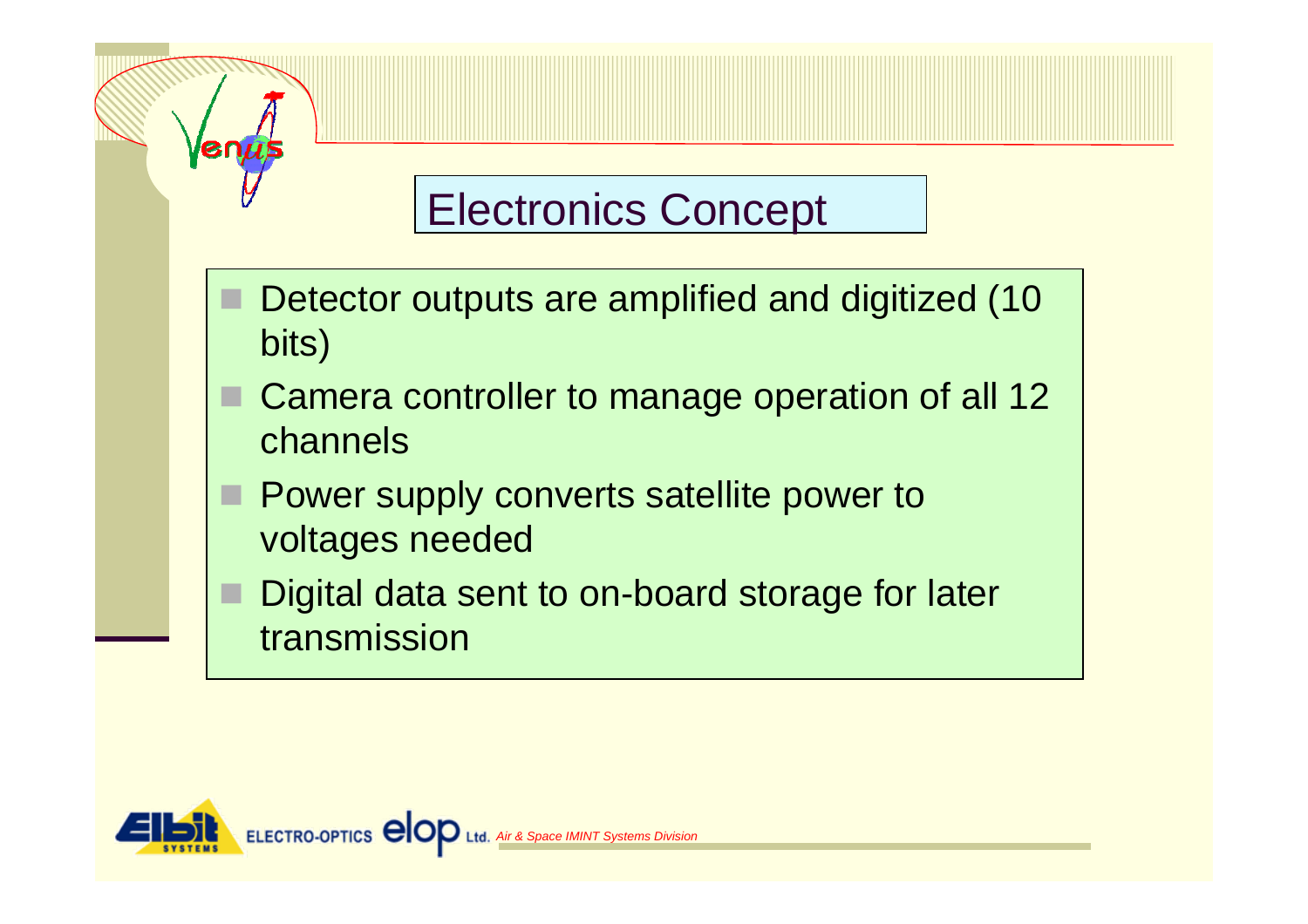## Thermal Control

- Temperature of Optics, structure, focal plane controlled within narrow limits
- Thermal shield around telescope to isolate from external effects
- Thermal interface to satellite bus through two radiator plates
- Control allows telescope to point to Earth or space indefinitely

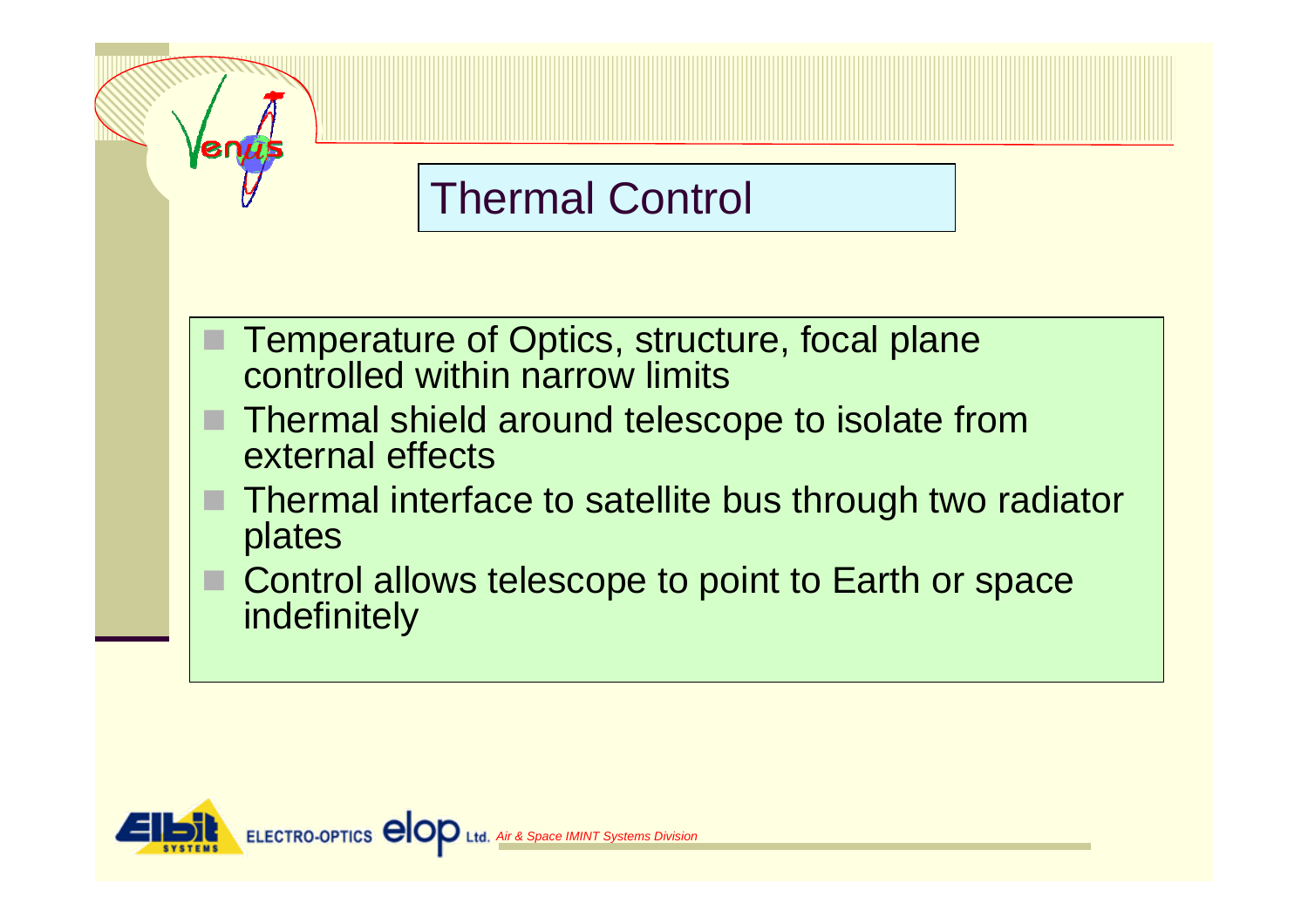